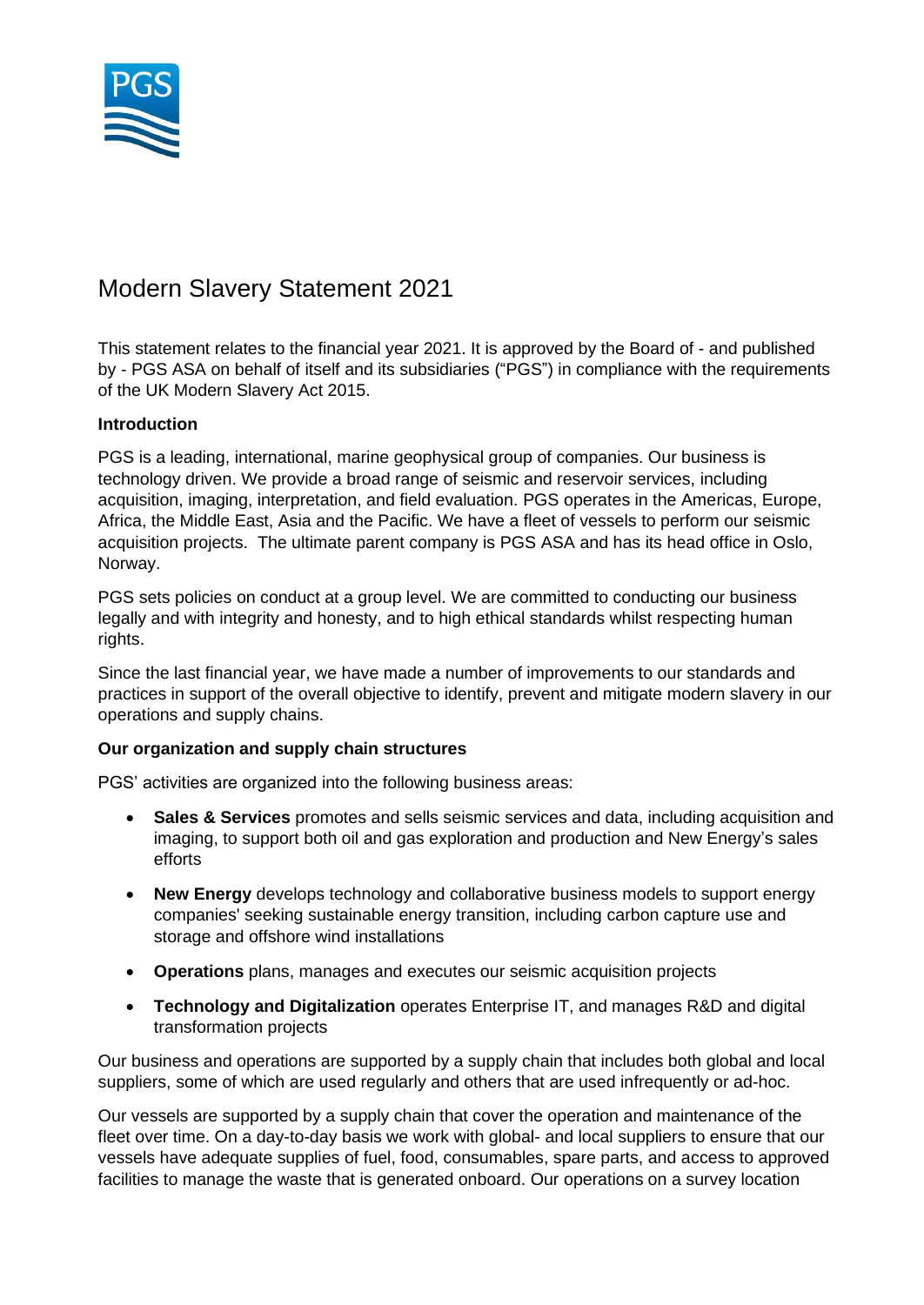

may last weeks- or months during which time we are dependent on using local suppliers for fuel, food, consumables, accommodation, transport, and other services that may be required in that location.

Our seismic equipment is supported by a specialized supply chain of equipment- and component manufacturers that provide equipment according to our designs and specifications.

Our offices and data processing centers are supported by a supply chain that provides computer hardware and software, supplies and consumables sources from suppliers in the country of operation.

## **Our policies on slavery and human trafficking**

We are committed to combatting any form of modern slavery or human trafficking in our supply chains or in any part of our business. Our Human Rights Policy and Code of Conduct reflect our undertaking to act lawfully and with integrity in all our business relationships and reinforce our efforts to avoid slavery and human trafficking in any aspect of our business. Our Human Rights Policy draws on the principles articulated in the UN Universal Declaration of Human Rights and the ILO Core Conventions on Labor Standards as guidance for the values PGS wishes to uphold in our global activities. Respect for the dignity and rights of all people across our operations is a core principle.

PGS's Code of Conduct encourages our employees, agents and anyone we engage to aspire for high ethical standards. We also expect our agents, suppliers, sub-contractors to always act consistently with our principles, and their use of any form of forced labor is precluded. Since the last financial year, we have revised and updated our Code of Conduct to strengthen our commitments towards ethical conduct, and also formalized our Supplier Code of Conduct which we are in the process of embedding in contracts with key suppliers.

PGS is also a signatory to the UN Global Compact in which we undertake to operate in ways that meet fundamental responsibilities in the areas of human rights, labor, environment and anticorruption.

We encourage transparency. Our employees are expected to take responsibility for acting in compliance with our policies and in accordance with the law, and they are encouraged to report any conduct that falls short of our high standards. We have a dedicated compliance hotline where employees and others can report any concerns anonymously and without fear of reprisals. All our employees globally have written contracts of employment.

#### **Due diligence**

We are conscious that parts of the industries we operate in, primarily the oil and gas sector and the maritime sector, may be at risk of labor abuses.

Since the last financial year, we have continued to improve our due diligence on suppliers in respect of modern slavery and human rights abuses. A risk assessment is done for new significant suppliers, which includes risks of human rights and labor law violations. Risks pertaining to existing suppliers are regularly reviewed and updated. We also continue to include human rights and modern slavery checks in our reviews of vessel suppliers and business partners.